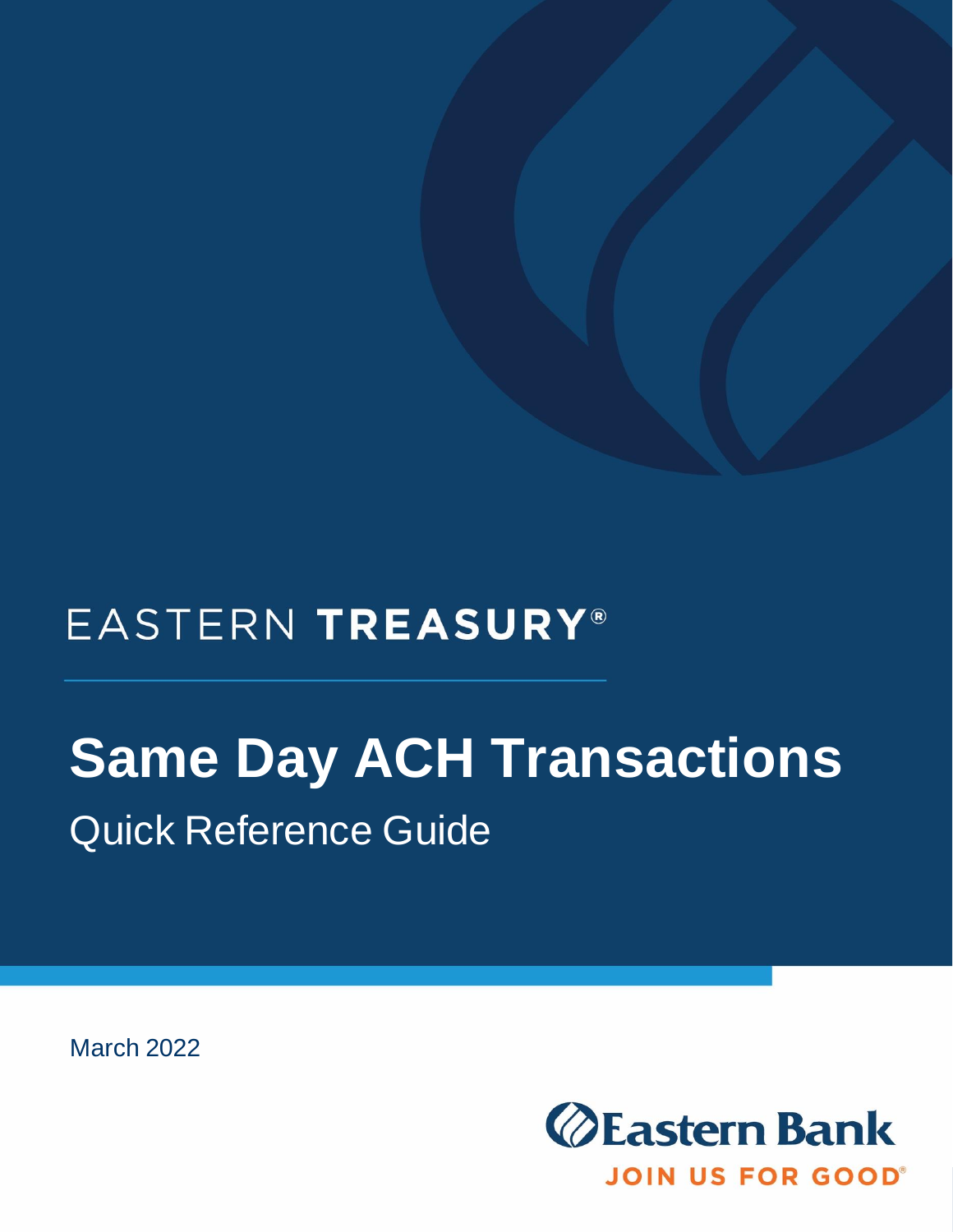### **SAME DAY ACH**

All Corporate customers that originate ACH transactions have the ability to send Same Day ACH credits. An additional fee for each Same Day ACH transaction will be assessed.

Same Day ACH debits are available upon request. Please contact your Treasury Services representative to review and process your request.

#### **SAME DAY ACH OVERVIEW:**

- **1.** All transaction types except Canadian credits (IAT) are eligible for Same Day origination.
	- a. Payroll and other types of consumer payments and consumer collections.
	- b. Business to business payments and collections.
- **2.** Each entry within your batch/file cannot exceed \$1,000,000.
	- a. Entries exceeding \$1,000,000 they are considered ineligible for Same Day.
		- i. Ineligible transactions are systemically extracted.
		- ii. A second batch will be created with a next business day effective date.
		- iii. An offsetting entry will be created for each batch.

#### **SAME DAY ACH PROCESSING SCHEDULE:**

- **1. Batches/Templates** with a Same Day effective date must be released to Eastern Bank no later than.
	- a. 9:00 AM ET for recipients to receive credit by 1:30 PM ET same day.
	- b. 12:30 PM ET for recipients to receive credit by 5:00 PM ET same day.
	- c. 2:30 PM ET for recipients to receive credit by end of day the same day.
- **2. Pass Through** files received with a Same Day effective date or a *stale date* (earlier than the current day) will be processed as Same Day if received by 1:30 PM on a processing day and follow the same posting schedule
	- a. 9:00 AM ET for recipients to receive credit by 1:30 PM ET same day.
	- b. 12:30 PM ET for recipients to receive credit by 5:00 PM ET same day.
	- c. 1:30 PM ET for recipients to receive credit by end of day the same day.
- **3.** Any Same Day transactions received after 2:30 PM will be processed for the next business day.
- **4.** Any Same Day transactions that suspend for over-the-limit or other condition, may not process until the next business day.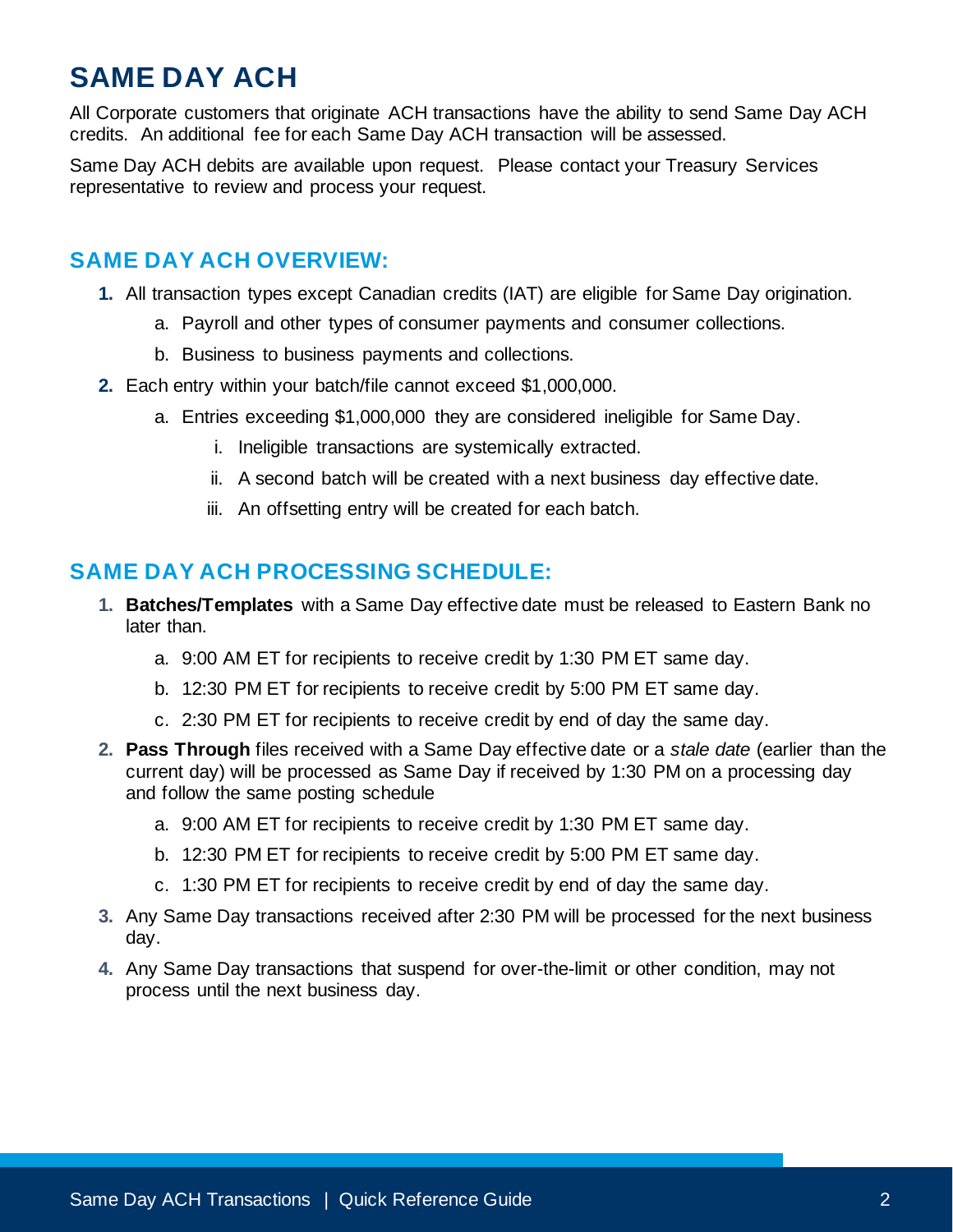#### **HOW TO CREATE A SAME DAY ACH BATCH/TEMPLATE:**

- **1.** Go to Payments List View > Add New Payments
- **2.** Select "Payment Type" or "Payment Template"
	- a. Value Date (effective date) will display the next business day as the "default"
		- i. Choose the calendar icon and select "today's" date
		- ii. Complete the Payment as you normally would
		- iii. Approve the Payment no later than 2:30 PM for Same Day processing

| <b>Originator ID</b>                              |                         |           | * Value Date |        |                  |           |                |          |                        |                                           |                     |              |               |            |         |  |
|---------------------------------------------------|-------------------------|-----------|--------------|--------|------------------|-----------|----------------|----------|------------------------|-------------------------------------------|---------------------|--------------|---------------|------------|---------|--|
| Nine Characters-123456789<br>No Balance Available |                         |           | 02/22/2019   |        | 籯                |           |                |          |                        |                                           |                     |              |               |            |         |  |
|                                                   |                         | Pal<br>ΩS | K            |        | Feb 2019         |           |                | ,        |                        | Use the current day<br>to send a Same Day |                     |              |               |            |         |  |
|                                                   |                         |           | Su           |        | Tu               | We        | Th             | Fr       | Sa                     |                                           | Payment             |              |               |            |         |  |
| <b>Batch Description</b>                          | <b>Descriptive Date</b> | Int       | 32           | $\Box$ | $\overline{a}$   | 20        | 34             | 4        | $\overline{a}$         |                                           |                     |              |               |            |         |  |
| <b>CONS PAY</b>                                   |                         |           |              |        |                  | A         | $\overline{z}$ | $\Omega$ |                        |                                           |                     |              |               |            |         |  |
|                                                   |                         | tui       | 40<br>42     |        | 49               | $-20$     |                | 15<br>22 | 16                     | the payment.                              |                     |              |               |            |         |  |
|                                                   |                         |           | 34           | 48     |                  | 27        | $-24$<br>28    | $\sim$   | $-22$<br>$\rightarrow$ |                                           |                     |              |               |            |         |  |
|                                                   |                         |           | a            | 4      | 5                | 6         | $\overline{7}$ | 8        | -9                     |                                           |                     |              |               |            |         |  |
|                                                   |                         |           |              |        |                  |           |                |          |                        |                                           |                     |              |               |            |         |  |
| Payee Information                                 |                         |           |              |        |                  |           |                |          |                        |                                           |                     |              |               |            |         |  |
|                                                   |                         |           |              |        |                  |           |                |          |                        |                                           |                     |              |               |            |         |  |
|                                                   |                         |           |              |        |                  |           |                |          |                        |                                           |                     |              |               |            |         |  |
| Filter                                            |                         |           |              |        |                  |           |                |          |                        |                                           |                     |              | All Payees    |            |         |  |
| Select fields<br>٠                                |                         |           |              |        |                  |           |                |          |                        |                                           | Edit Hold =         | Edit Amounts |               |            |         |  |
| Actions<br>$\Box$ All                             | Name                    |           | ID           |        | <b>Bank Code</b> |           |                |          |                        | <b>Account Number</b>                     | <b>Account Type</b> |              | <b>Amount</b> | CCY        | Prenote |  |
| $\qquad \qquad \Box$<br>View -                    | 2.45 Template Test      |           |              |        |                  | 011000028 |                |          |                        | 455444                                    | Savings             | 50.00        |               | <b>USD</b> | No      |  |
|                                                   |                         |           |              |        |                  |           |                |          |                        |                                           |                     |              |               |            |         |  |

#### **HOW TO CREATE A SAME DAY ACH PASS THROUGH FILE:**

- **1.** Create your file as usual except for the **Effective Entry Date**
	- a. The Effective Entry Date is the **Batch Date**, and the date transactions will post to your recipients' accounts.
	- b. Upload and approve your file by 1:30 PM for Same Day processing.

#### **Sample File 1:** Same Day Pass Through file containing 1 batch

| 101 011000015 01130179806002815391019410FRB             | File will be processed<br>for Same Day if<br>received on 2/22/19 |        |                  |             |  |  |
|---------------------------------------------------------|------------------------------------------------------------------|--------|------------------|-------------|--|--|
| 5220ACH COMPANY 2                                       | 1991456759PPDPAYROLL                                             | 190222 | 1011301790000001 | by 12:30 PM |  |  |
| 6222113719971111111111                                  | 00000010000032307033 SUZY KABLOOZY                               |        | 0011301790000001 |             |  |  |
| 622211301798123456789                                   | 00000010000046001084<br><b>KAREN TESTA</b>                       |        | 0011301790000002 |             |  |  |
| 8220000002002226737800000000000000000000000001031456759 |                                                                  |        |                  |             |  |  |
|                                                         | 190000010000010000000200222673780000000000000000000200000        |        |                  |             |  |  |